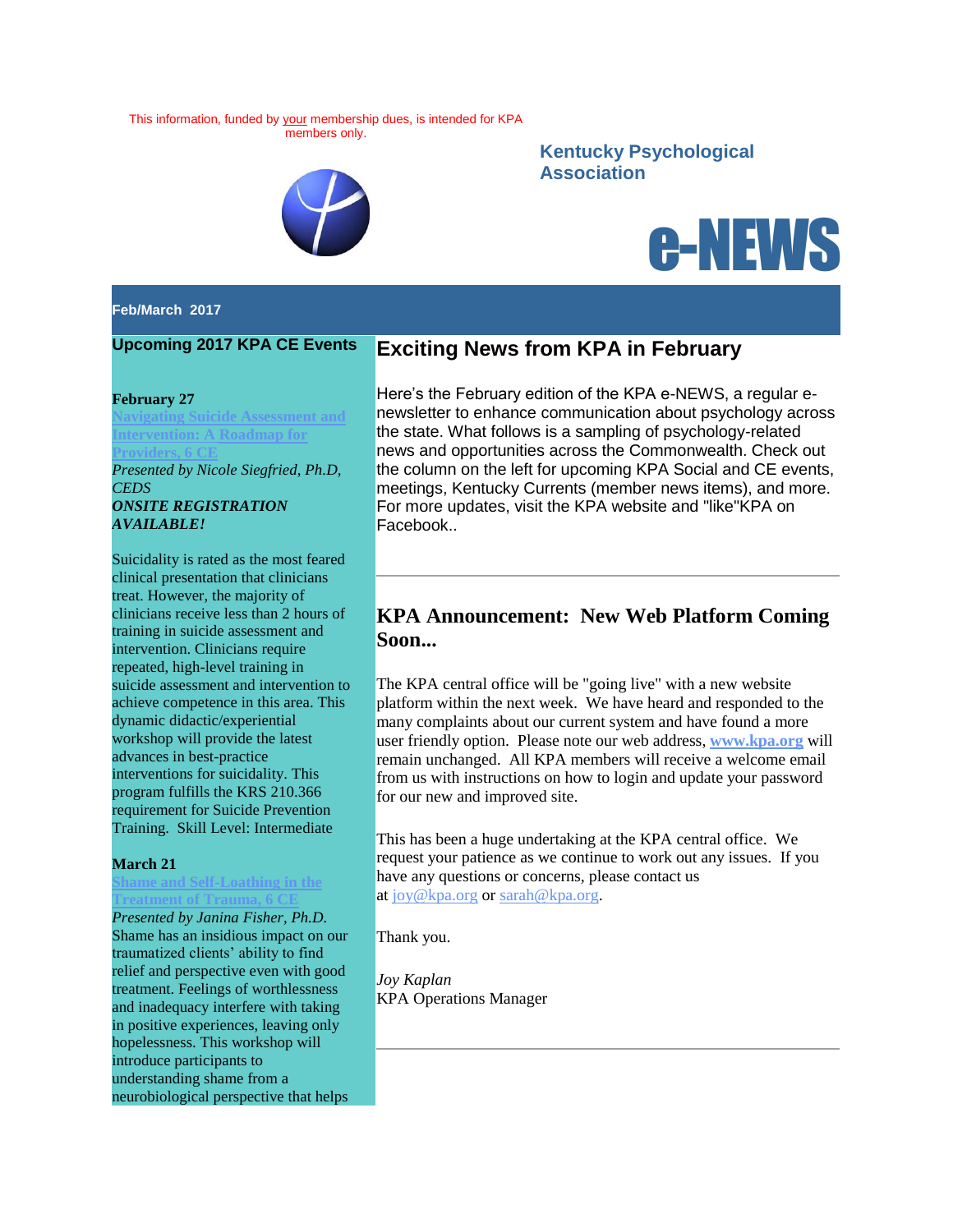clients relate to their shame with greater curiosity, discriminate the cognitive, emotional, and physiological components of shame responses, and transform shamepromoting cognitive schemas. Skill Level: Intermediate

Complete details and registration information can be found on the KPA Event Calendar. Advertisements:



**Next KPA Board of Directors Meeting** March 17, 2017

Mark R. Brengelman Attorney at Law PLLC

Public Library, Frankfort, KY

#### **KPA Book Corner**

The KPA Book Corner highlights books written by KPA Members and those recommended by KPA speakers, including those from the 2013 Convention.

If you have presented for KPA or are a KPA Member author, please send your suggested items to [kpa@kpa.org.](mailto:kpa@kpa.org)(If you order Book Corner recommendations or other items through Amazon, remember to access the Amazon site by clicking on the Amazon link on percentage of these purchases back to KPA!)

# **From the President's Desk**

*Katie McBride, Ph.D.*

As I begin my year as your president, KPA anticipates much activity with some potentially steep learning curves for me this first quarter. January ushered in swift political change at both state and national levels, surprising to both parties. We KPA members may have differing political views, and as such may face many of the state- level decisions with sense of excitement, dread, overwhelm, or hopefulness. I choose to increase my engagement, identifying these opportunities for KPA to strengthen as an organization, bolstering the profession of psychology in Kentucky:

1. Our ever-growing legislative advocacy forces will mobilize and become more active and visible in Frankfort.

2. As other state associations have done in response to possible change to government divisions, KPA will remain vigilant to ensure preservation of control over our licenses to practice, and protect psychologists' scope of practice. We will highlight the important role KPA committees play in advocating that psychologists manage and direct psychologists.

3. The nature of social, political, economic, and legal issues that arise have the potential to galvanize more psychologists and other psychology professionals and students into action. This can serve to attract new members, as well as offer an opening for existing members to invite their colleagues to join KPA! To quote our bipartisan lobbying firm, "We are the psychology party," regardless of political affiliation.

4. With Kentucky's real epidemics of drug addictions and gun-related violence, the profound impact of chronic generational poverty, and increased overwhelm in school systems—to name just a few areas receiving recent attention--there are avenues for us to have significantly greater impact. Psychology represents the best educated and trained mental health providers in Kentucky; we must continue our work to educate and differentiate ourselves in the minds of decision-makers. The more people understand who we are and what we know and do, the more we are seen as go-to resources. Our goal is to be contacted BEFORE focus groups are organized, laws are passed, rules are changed, or consultants are hired.

KPA has an incredibly busy start to this year.

the KPA home page - Amazon donates a small strongly encourage anyone who did not meet the new Kentucky 1. A just-added 6 hr CE on suicide prevention February 27th. I licensing requirement by the 6/30/16 (yes, 2016!) deadline take advantage of this CE!

2. APAPO's Practice Leadership Conference in Washington D.C.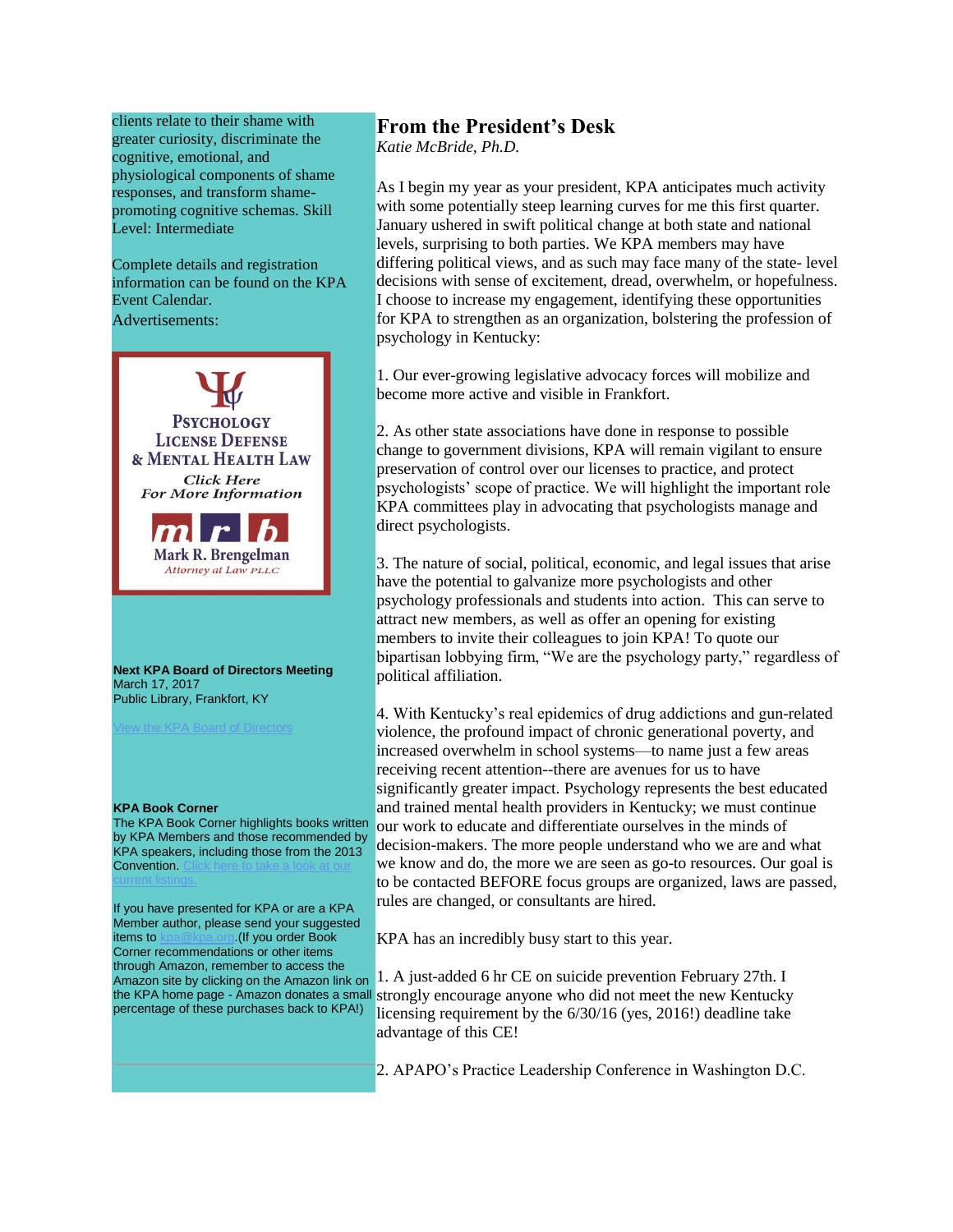#### **Community Bulletin Board**

A forum is available to any KPA member who would like to post information that the psychology community may find interesting or helpful or for which psychology input is requested. Visit the

to view current messages or to post a new message.

#### **KPA Currents**

A Snapshot of Events in the Lives of KPA Members

Congratulations to KPA Developmental Disabilities Interest Section Representative **Dee Werline, M.A.** on her new position as Deputy Commissioner of the Kentucky Department for Behavioral Health, Developmental and Intellectual Disabilities.

Congratulations to KPA President-Elect, **Sarah Shelton, Psy.D., M.P.H., M.S.C.P** on her reelection to National Register of Health Service Psychologists Board of Directors...

Congratulations to KPA Executive Director **Lisa Willner, Ph.D.**, for her recent election as Vice Chair of the Jefferson County Board of Education. Lisa was also selected by her board colleagues to represent the school board on Louisville Mayor Greg Fischer's Cradle to Career Cabinet. In related news, Lisa was honored to receive recognition by the Kentucky Alliance Against Racist and Political Oppression for her service on the school board.

*Please send your announcements to [kpa@kpa.org](mailto:kpa@kpa.org) so that your news may be shared with the KPA membership.* 

#### **KPA Interest Sections**

**\_\_\_\_\_\_\_\_\_\_\_\_\_\_\_\_\_\_\_\_\_\_\_**

Joining KPA Interest Sections is free and participation on the listservs is an exclusive member benefit. Many ideas, resources, and requests for treatment recommendations and

where our Kentucky delegation gets to interact with state psychology association delegates from all over North America including U.S. Territories—very cool to network that broadly with psychologists, hear parallel concerns facing our profession, as well as innovative undertakings from a variety of state associations!

3. KPA Legislative Day March 1. Especially if you are trying to identify ways to "plug in", please consider joining us for this day of conversation (and observation!) with our legislators. (See **Georgeann Brown's** article below—I hope to see you there!)

4. **Janina Fisher, Ph.D**. is returning March 21!! Dr. Fisher is one of those presenters whom you leave with deep respect for her depth and breadth of knowledge and also newly equipped to engage more fully with your most challenging clients. Her presentation in 2014 was a completely full house, and this year's Shame and Self-loathing in the Treatment of Trauma is sure to be rewarding.

I am looking so forward to serving as your president this year. Please don't hesitate to email me, and if you see me at any of the KPA events I just highlighted, I would love to meet anyone face to face!

# **rom KPA Executive Director**

*by Lisa Willner, Ph.D., KPA Executive Director*

**EBride** notes in her President's column, there are a lot of changes happening in nent – many with the potential to change the practice and teaching of  $p$ plications for researchers as well. I believe that there has never been a r ne to be a member of KPA, and to bring together our collective voice in cting, and promoting psychology across the state. Your KPA membership cess to important information and updates about legal, statutory, and regulatory affect psychology.

**Fullerige Prevention Training.** One important change in the practice of psychology when a piece of 2013 legislation was enacted, requiring regular training nt, management, and treatment of suicide risk. As soon as the law was inicated frequently and through various channels about the new require  $\bf{v}$  became effective, KPA offered a number of trainings designed to mee within the initial statutory time frame. Very recently, the psychology li its own notification of the requirement, and added an "amnesty" period by March 31 of this year. In response, the KPA CE Program Developm under the strong leadership of **Katy Bradley**, moved quickly in order to aining opportunity to meet the requirement prior to the new deadline. (For requirement through a KPA-sponsored workshop, KBEP has advised us vidence of your attendance that KPA provides.)

t of the recent communication from KBEP about the suicide training requirement, the keya set ELOODED with calls from non-members, stating that they had ement, and wondering if KPA could provide information about training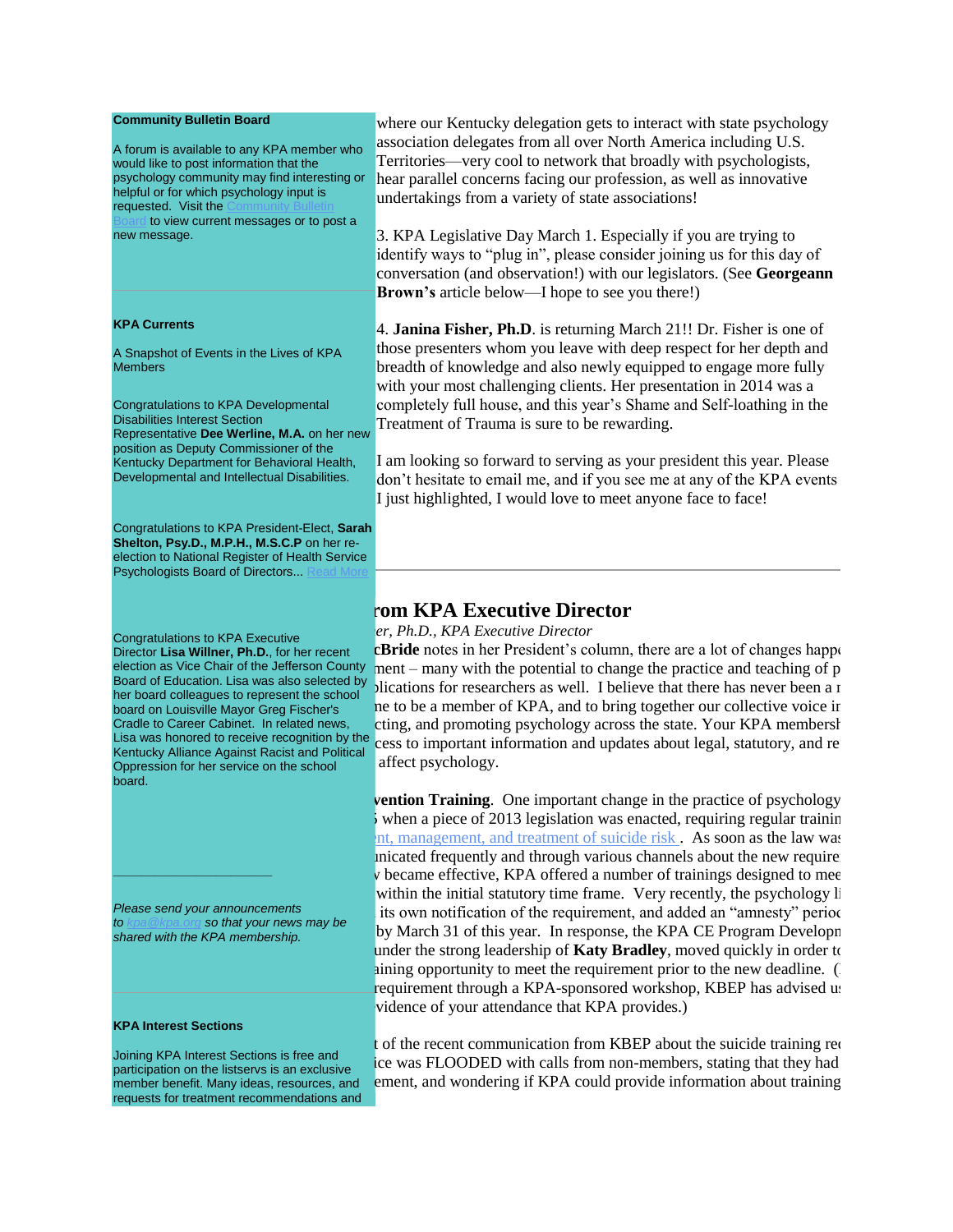listservs daily. Here is an excerption by your responses.....Nice to have call on for advice when such situ webpage for instructions on how Interest Section.



other opportunities flow through opportunities. Others called to say that they only knew about the requirement and KPA's IISTSERVS DAILY. Here IS an excert workshop because they had learned about it from colleagues who do belong to KPA. Please<br>on the KPA Clinical listserv: "The workshop because they had learned about it from colleagues who d everyone who shared their experencourage your non-member colleagues to join KPA! Their membership is needed to me. I was quite surprised at the strengthen the voice of psychology, and to support the important work that we do.

arise!" If you want to expand yo<sub>l</sub> License Renewal vs. License Expiration Dates. KPA has also made a sweeping effort to and deepen your own sense of communicate to members changes on the KBEP website regarding the published license within KPA, visit the KPA Interest renewal date. Since there has continued to be some confusion on this issue, I will take this occasion to remind you that the date showing up on the KBEP website as your license expiration date is actually the date that your license will be CANCELED by the licensing board. Your renewal date is 90 days prior to the published expiration date. Please note that the [Psychology B](http://www.kpa.org/link.asp?e=joy@kpa.org&job=2831040&ymlink=96400093&finalurl=https%3A%2F%2Fkpa%2Esite%2Dym%2Ecom%2F%3Fpage%3D2015KPAInterestSect)oard is one of only a very few that does not levy a late fee for license renewals submitted after the renewal date, but prior to the expiration date. KBEP has begun discussions of making regulatory changes that would impose such a fee in order to encourage on-time renewals. While that has not yet been enacted, I would like to encourage you to submit your renewals prior to your renewal date, rather than waiting until the 90-day period between renewal and expiration. We've also recently been made aware that some agencies that employ psychologists do not recognize the KBEP "grace period" between renewal and expiration and reserve the right to suspend practice within the agency until renewal is complete. One more reason to be timely about submitting your renewal fees and proof or requirements in advance of your renewal deadline!

Facebook: https://www.facebook.directly under its own independent board. The worst case scenario from the re-organization (PHWN): [https://www.facebook.com/Kentucky](http://www.kpa.org/link.asp?e=joy@kpa.org&job=2831040&ymlink=96400093&finalurl=https%3A%2F%2Fwww%2Efacebook%2Ecom%2FKentuckyPWN) them as "super boards" where professions other than psychology would be responsible for **Regulation of the Practice of Psychology by Psychologists**. One of the big changes we have seen in Frankfort recently has been the re-organization, elimination, and consolidation of several boards. While this has not (yet) had a direct impact on the regulation of psychology, there has been a re-organization by Executive Order of the Governor affecting the Division of Occupations and Professions. For many years, the office of Occupations and Professions has provided administrative support to KBEP and other independent boards. The office of O&P has been abolished, and re-established as a new governmental Department of Professional Licensing. Although we haven't yet seen any process changes as a result of the re-structuring, the reorganization does place the regulation of the profession of psychology under the jurisdiction of the Commissioner of the Department of Professional Licensing, rather than would be efforts in Kentucky like those currently underway in Ohio (and formerly in North Carolina and Rhode Island) to dissolve independent mental health boards and to restructure regulating our profession – a move which we believe would impede professional practice and put the public at undue risk of harm. In other states that have fought this battle, the super boards have been promoted as a savings of tax dollars, even though the independent licensing boards are funded by professional licensing fees, not by public dollars.

> KPA is closely monitoring this situation and we will keep you apprised. If we find ourselves in a situation like that facing our colleagues in Ohio, we will be delivering calls of action to the

The bi-monthly editions of the KP Newsletter, are distributed to ove **Bill Monitoring and Legislative Advocacy**. KPA's Legislative Advisory Team has been kept members. The eNewsletter is severy busy throughout the current legislative session, with an unprecedented number of bills email at the end of Jan, March,  $N_{\text{G1od}}$  Juning, email at the end of Jan, March,  $\frac{1}{n}$  filed during the 30-Day "short session" that is typically a relatively quiet time for the KY time. Complete information and General Assembly. For their extraordinary service to psychology and psychologists in are available on the KPA Adverti Kentucky, I want to express my deep appreciation to the Legislative Advisory Team coordinator **Georgeann Brown**, Director of Professional Affairs **Laurie Grimes**, and the four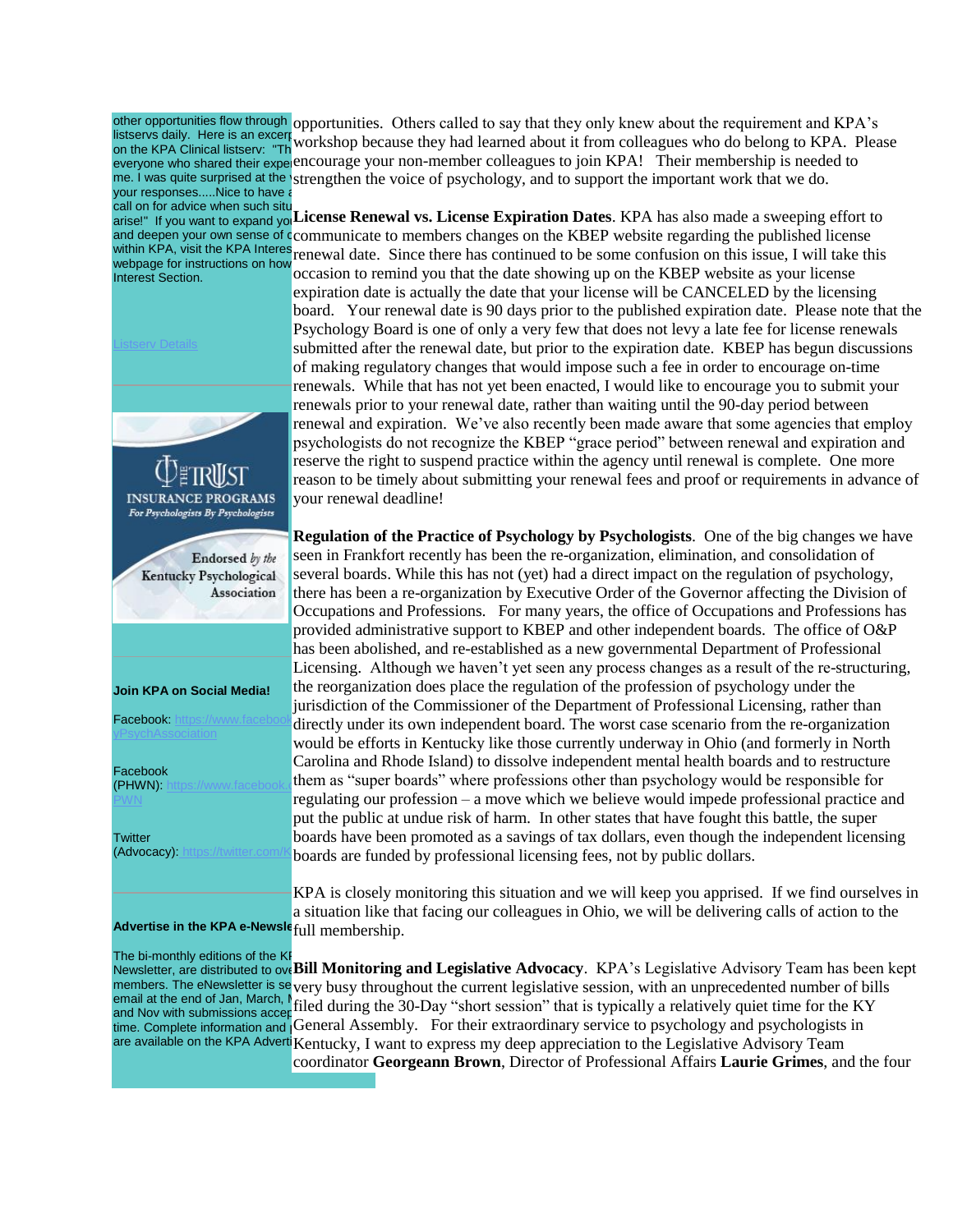| on Amazon.com                                                                                                          | KPA Past Presidents who make up the team: David Hanna, Art Shechet, Felicia Smith,<br>and David Susman. (For more details on legislative activity, please see Georgeann's<br>Support KPA During in 2017 b Advocacy Committee Chair report below.)                                                                                                                                                                                                                                                                                                                                                                                                                                                                                                     |
|------------------------------------------------------------------------------------------------------------------------|-------------------------------------------------------------------------------------------------------------------------------------------------------------------------------------------------------------------------------------------------------------------------------------------------------------------------------------------------------------------------------------------------------------------------------------------------------------------------------------------------------------------------------------------------------------------------------------------------------------------------------------------------------------------------------------------------------------------------------------------------------|
| purchases on<br>Up:<br>KPA.                                                                                            | You can support KPA when shot Thank you for supporting psychology and KPA with your membership! This is a critically<br>Amazon by clicking the Amazon important time to be a member of KPA. The landscape is changing quickly, and - now more<br>main KPA website as a first step than ever - it is absolutely vital for psychology in Kentucky to have a strong voice in<br>purchase made on Amazon whe Frankfort. Thank you for your continued membership in KPA. If you have colleagues who are<br>their link on the main KPA websinot current members, please help spread the word that this is a crucial moment to join or return<br>to KPA.                                                                                                     |
| The Easiest Way to Accept Pa                                                                                           | Standing with you and standing up for psychology,<br>Lisa                                                                                                                                                                                                                                                                                                                                                                                                                                                                                                                                                                                                                                                                                             |
| The Kentucky Psychological Ass                                                                                         |                                                                                                                                                                                                                                                                                                                                                                                                                                                                                                                                                                                                                                                                                                                                                       |
| pleased to offer member mercha<br>practice. A merchant account pro<br>you can:                                         | <b>Credit and debit card processing Kentucky Psychological Foundation News</b><br>clients with a convenient and imrThe Kentucky Psychological Foundation's mission includes educating the public on a<br>payment option and makes it ea broad range of health, mind-body, and behavioral topics in order to build a<br>pay you for your services. Accel psychologically healthy Kentucky. More information can be found<br>consultation fees, counseling set psychologically healthy Kentucky. More information can be found<br>insurance co-pays. With a mercat http://www.kpa.org/KPF                                                                                                                                                               |
|                                                                                                                        | $\cdot$ Accept Visa, MasterCard, Disco $\bf{I}$ Love My Job Campaign                                                                                                                                                                                                                                                                                                                                                                                                                                                                                                                                                                                                                                                                                  |
| Control cash flow & increase buCourtney Keim, Ph.D.<br>·Save up to 25% off standard ba<br>.No contract or annual fees. | ·No cost to transfer services - caTo celebrate the application of science in the workplace, the Psychology in the Workplace                                                                                                                                                                                                                                                                                                                                                                                                                                                                                                                                                                                                                           |
| <b>visit</b> www.affinipay.com/kpa                                                                                     | The process is simple. Begin ac Network (PWN) for the Kentucky Psychological Foundation wants you to share your stories<br>payments today! Call 866-376-0about the place that you love to work! This month is when many people express their love and<br>appreciation for those they care about, so what better way than to show your appreciation for<br>the great job that you have than to share it with us!                                                                                                                                                                                                                                                                                                                                       |
|                                                                                                                        | We want to hear about the reasons why you love your job so much by sharing your stories,<br>pictures, or even videos. What about your job do you enjoy? Is it the work environment, the<br>chance to impact others, the people, or maybe even the potential to advance your career?                                                                                                                                                                                                                                                                                                                                                                                                                                                                   |
| <b>KPA Home Study Opportunitie</b>                                                                                     |                                                                                                                                                                                                                                                                                                                                                                                                                                                                                                                                                                                                                                                                                                                                                       |
| offer<br>、First Step in Understanding:                                                                                 | Under revised KRS CE regulatio Why is loving your job so important? The American Psychological Association recently found<br>now earn up to 12 credits per licthat employees who love their jobs (i.e., have a higher levels of job satisfaction) are more likely<br>for home study courses. See wh <sub>to feel</sub> that they are treated fairly and to be motivated, which leads to more a more healthy and<br>productive workforce (APA's Work and Well-being Survey).<br>I Love My Job submissions are welcome through the entire month of February. To find out<br>more, check out our website, or email us your stories at kpa@kpa.org, or post to one of<br>our social media outlets. Our favorites will be sent prizes and featured online! |
| ssessment of Religiousness.<br>;imical Practice, 1 CE<br><b>PAF Diversity Conferend</b><br>ourses;                     | Want to know more about how you can help highlight psychological science in the workplace?<br>The PWN committee is currently accepting new members, so if you are interested then send us<br>an email for more information. We would be happy to have you!                                                                                                                                                                                                                                                                                                                                                                                                                                                                                            |
| Religion, Spirituality, and Clinicar नाacแ                                                                             |                                                                                                                                                                                                                                                                                                                                                                                                                                                                                                                                                                                                                                                                                                                                                       |
| <u>Vebinar Home Study Series</u>                                                                                       |                                                                                                                                                                                                                                                                                                                                                                                                                                                                                                                                                                                                                                                                                                                                                       |
| <b>View the KPA Home Study Page</b>                                                                                    |                                                                                                                                                                                                                                                                                                                                                                                                                                                                                                                                                                                                                                                                                                                                                       |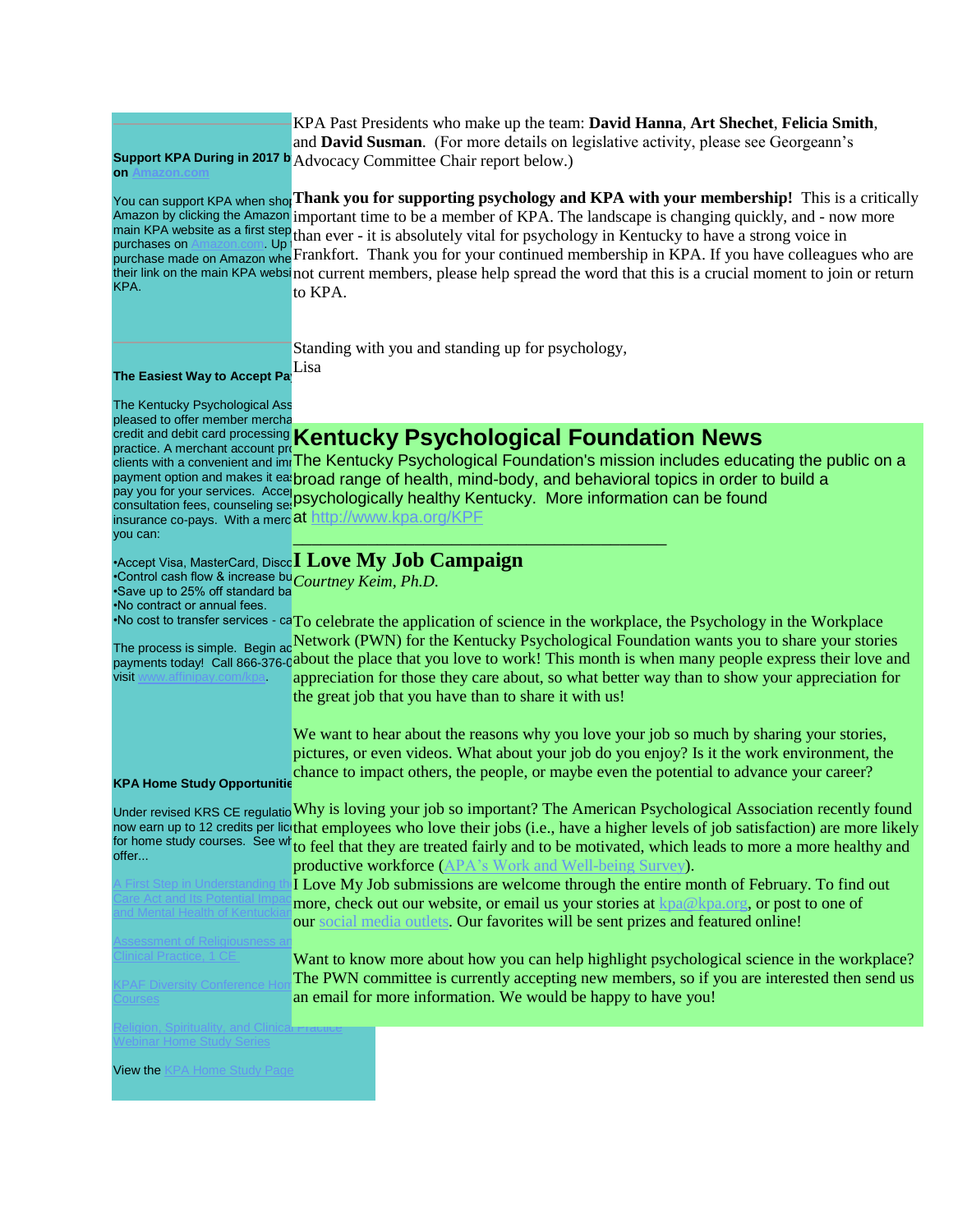for additional option



*Committee members: (L toR) Austin Chitwood, Kate Stottmann, Devin Payne, Dr. Courtney Keim, Kendall Woods, and Trenton Phillips*

## **Research Colloquium Travel Award**

ty Psychological Foundation has created an initiative to support the prof research colloquia by psychologists in academic or research settings within hwealth of Kentucky. The purpose of this initiative is to foster inter-institutional petween Kentucky academic or research institutions, promote the exchange of irovide career-development opportunities for academic and research ts within the Commonwealth[.](http://www.kpa.org/link.asp?e=dr.sean.reilley@gmail.com&job=1653790&e=joy@kpa.org&job=2831040&ymlink=3036053&finalurl=https%3A%2F%2Fkpa%2Esite%2Dym%2Ecom%2F%3F638)

ort the Kentucky Psychological Foundation by making a donation

# **ECP Spotlight**

*Beth Simon, Psy.D., ECP Chair*

In each edition of the newsletter, we interview one of the many outstanding ECPs in Kentucky. This Spotlight gives readers the chance to get to know Liz Cash, Ph.D., a Licensed Clinical Psychologist, an Assistant Professor in Otolaryngology-Head & Neck Surgery, and an Adjunct Professor in the Departments of Psychological & Brain Sciences, and Family & Geriatric Medicine at the University of Louisville School of Medicine — not to mention an active KPA ECP member! - Beth Simon, Psy.D.

Tell us about your journey from your interest in psychology to your current work.

I always knew I wanted to be in healthcare, but when I observed how frustrated physicians became with patients who had difficulty managing medications or adhering to dietary or exercise recommendations, I realized they were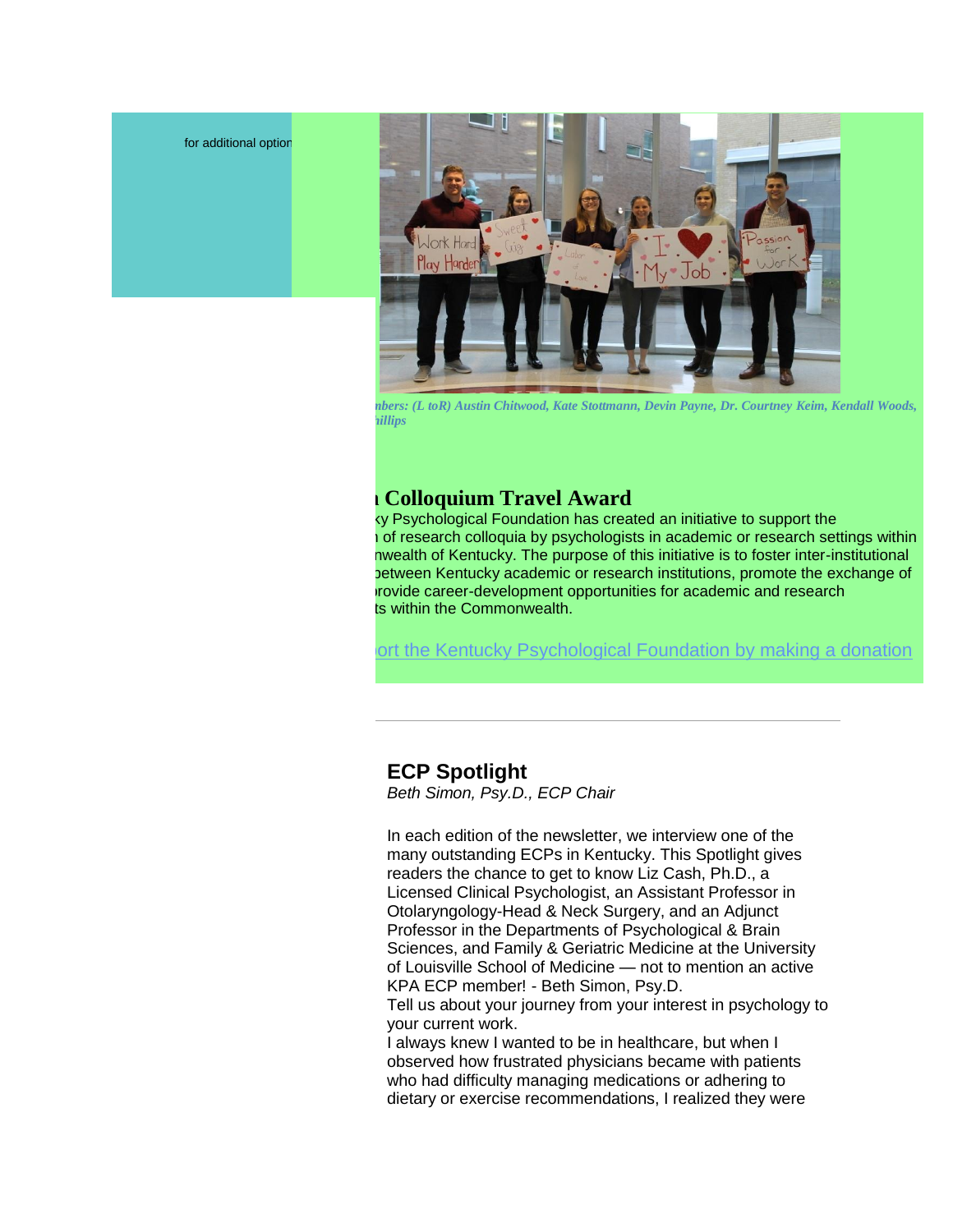not addressing a very important aspect of care: behavior change. I saw how training in psychology could allow me to fill this much-needed gap in patient care, and the rest is history.

#### **What challenges have faced early in your career?**

Being housed within a surgical subspeciality means there is no "structure" or "predesigned" idea of what a psychologist's day-to-day will look like. While initially I missed the structure that grad school and internship provided, the flexibility allowed me to define what the balance between research and clinical work would be. It is also challenging to maintain your identity as a psychologist when surrounded by professionals from varied training backgrounds, while still being able to blend in.

#### **What excites you most in your work?**

I love a challenge, and there is certainly no shortage of those working in a medical school. The faculty collegiality here is also very rewarding.

### **Can you tell us about the best moment in your career so far?**

Tough to pinpoint just one moment, but I have to say that finding faculty position where I was given the freedom to determine how I would devote my time is hard to top.

#### **What do you see in the future of the field of psychology?** Greater collaboration with the medical community, with more opportunities to participate in and contribute to interprofessional education.

### **What benefits of KPA membership appeal to you most, especially from the standpoint of an ECP?**

My favorite part about KPA membership is the networking opportunities, which have helped me find support and grow my professional social network. The CE offerings and annual convention are also key to keeping my clinical skills sharp. KPA helps keep me grounded in psychological science and practice while working so closely with medical professionals.

# **Be an Advocate: The 4th Annual KPA Legislative Day Let your voice be heard!**

*Georgeann Brown, Ph.D. & KPA Advocacy Committee*

**Registration ends tomorrow, Feb. 24th!**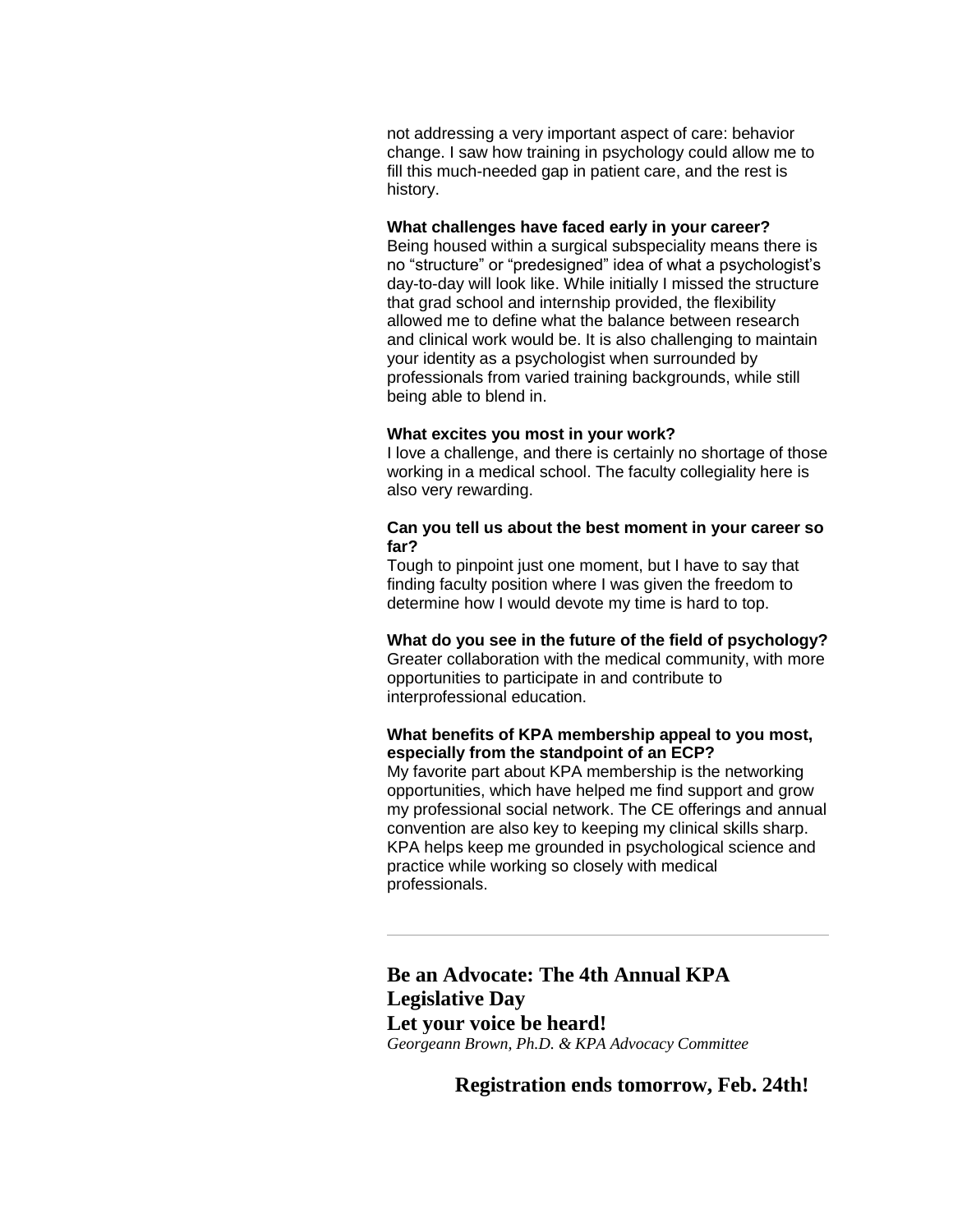Please join us on Wednesday, **March 1st for the 4th annual KPA Legislative Day in Frankfort, from 8:30 to 3 pm** (with option to leave earlier if needed). We need to have a huge turnout to make sure psychologists are heard. KPA members are invited to gather in Frankfort to raise awareness among our legislators about

important issues affecting mental health and the profession and practice of psychology. Register for free on-line at: [http://www.kpa.org/events/EventDetails.aspx?id=909590](http://www.kpa.org/link.asp?e=joy@kpa.org&job=2831040&ymlink=96400093&finalurl=http%3A%2F%2Fwww%2Ekpa%2Eorg%2Fevents%2FEventDetails%2Easpx%3Fid%3D909590) You will have the opportunity to:

- Participate in individual or group meetings with your legislators
- Participate in a public education fair about the practice of psychology in conjunction with the KY Psychological Foundation
- Meet legislators who have worked closely with KPA
- Watch committee meetings and stay afterward to watch the legislative session
- Learn more about the legislative process and how you can be an effective advocate
- Help increase awareness among policy-makers about KPA, the science and practice of psychology, and issues that affect psychologists and the Kentuckians we serve
- To help you prepare for the day, a voluntary, but recommended training call will take place on Monday, Feb. 27th at 8 pm

Please send questions to KPA's Advocacy Chair, Georgeann Brown, at [dr.georgeannbrown@gmail.com](mailto:dr.georgeannbrown@gmail.com)

### **Taking Care of Business**

*Laurie Grimes, Ph.D. – Director of Professional Affairs*

Are you taking care of your business? With all the demands of managing a private practice, it's easy to focus solely on what it takes to care for our patients while ignoring the broader context and structure that our profession operates in. It can be tempting to rest on our clinical training as adequate for running a practice, but state and federal laws and regulations have significant impact on our practice. How about requirements for domestic violence reporting? And responsibilities for duty to warn? How about mandated services for the SMI population? We learned standards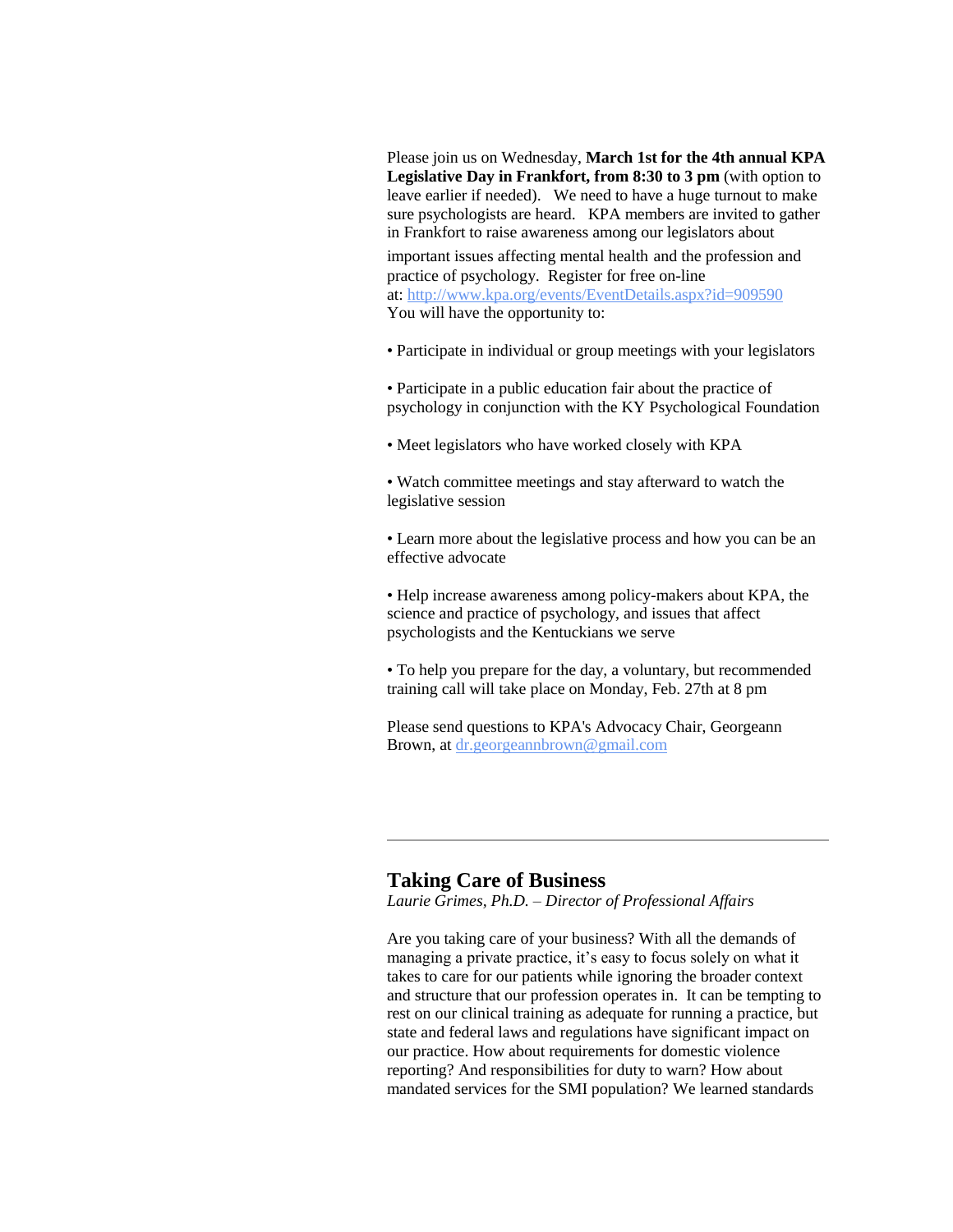of clinical care for these issues in graduate school, but practice regulations vary by state, so knowing Kentucky laws/regulations and following proposed changes to laws/regulations directly impacts your work. Even those who work in agencies need to stay up on legislative issues, because issues pertinent to the organization may not encompass psychology-specific matters and interests. It's up to each of us to know our professional issues and protect our license.

The tricky thing is, these things are always changing or are at risk of changing. The good thing is that KPA curates this information for members and distributes the information in DPA Blasts, advocacy posts, and messages from the federal advocacy APA office. But busy practitioners are pressed for time and sometimes ignore these messages (whaaat?)! One example is with the suicide CE regulation that went into effect last year. There were numerous announcements, blasts, and newsletter articles outlining the requirement, yet the information slipped by some members. The Kentucky Board of Examiners (KBEP) is now observing an amnesty period to allow licensees to meet the requirement without penalty, so I urge all practitioners who have not yet met the suicide CE requirement to act now – your license depends on this! This pertains to ALL KBEP LICENSEES.

The health care industry is changing, which opens the door for threats to our scope of practice as well as to potential opportunities for our profession. Take care of your business - in addition to honing and sharpening clinical skills, add awareness and advocacy as necessary components for an ethical and responsible practice.

# *THE TIME FOR ADVOCACY IS NOW! HERE ARE A FEW TIPS FOR YOU*

*Sheila A. Schuster, Ph.D., KPA Legislative Consultant*

 $\rightarrow$  Frankfort and D.C. will happen whether you are there or not. You can choose to be a victim of it, or you can choose to influence the system.

 $\overline{\phantom{a}}$  Be positive. Be polite. But always be persistent.

 $\rightarrow$  Your calls matter. If a state legislator gets 25-30 calls on an issue, they think it's a tsunami, a big deal. The Legislative Message Line in Frankfort works.**1-800-372-7181**. Call now and call often!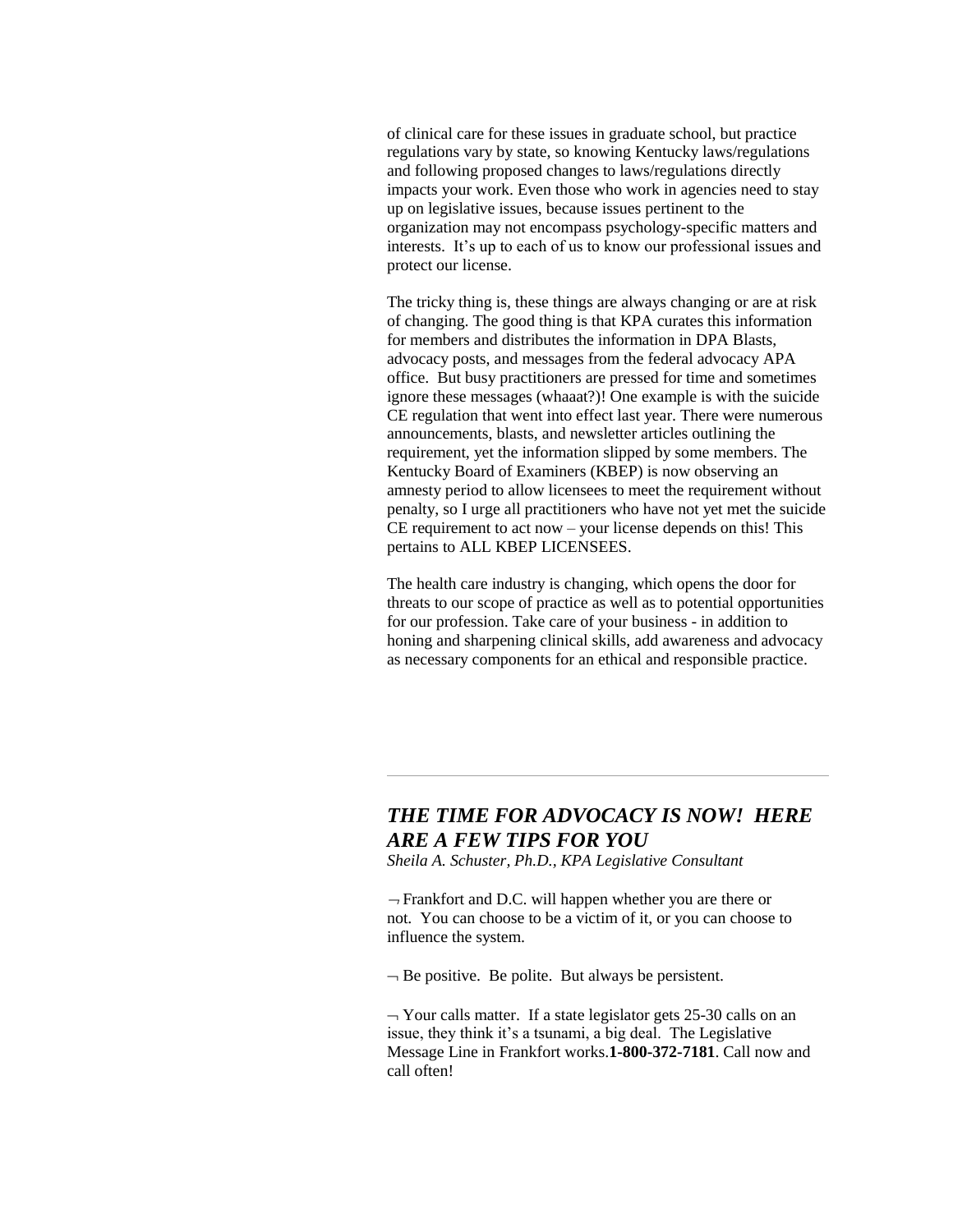$-I$  If you haven't raised your voice, then you have no one to blame but yourself.

 $-I$  is your responsibility to call your legislator when you have an opinion. It's the only way democracy works. It is your legislator's responsibility to listen to you. That makes democracy work.

 $\neg$  Remember what Margaret Mead observed: "Never forget that a small group of thoughtful people can change the world. Indeed, that's all that ever has."

## **National Trends in Prescriptive Authority for Psychologists: A 2017 Update and Reflection**

*Sarah Shelton, PsyD, MPH, MSCP – KPA President-Elect*

Last year, Iowa became the fourth state to adopt legislation extending prescriptive authority to properly trained psychologists. Today, the Department of Defense, Indian Health Service, the U.S. territory of Guam, an the states of Iowa, Illinois, New Mexico, and Louisiana have adopted law, process, and procedures that promote prescriptive authority for psychologists who have also completed the required psychopharmacology training.

While the number of states who have prescribing psychologists are still obviously in the minority of the Union, there has been slow but more recently steady progress in the prescriptive authority movement. For example, the first state to adopt prescriptive authority was Louisiana in 2002 followed by New Mexico in 2004. Then, despite efforts nationwide, nothing happened for another decade. This caused some to believe the quest for prescriptive authority had been largely unsuccessful and was effectively over. Then, in 2014, Illinois became the third state to adopt legislation allowing psychologists to prescribe followed by Iowa in 2016. A common trend, in the decade that saw no apparent progress, was for these bills to pass, sometimes unanimously, through the House and Senate only to be vetoed by the Governors under lobbying pressure from the American Medical Association, a large and powerful entity, who officially opposes the advancement of psychology's scope of practice in this regard.One such state that recently experienced this outcome was Oregon in 2010.

This year, there are approximately fifteen states with legislation that has been introduced and is in various stages of movement through their respective Houses and Senates with Hawaii, Texas, and Ohio among others, appearing to have significant momentum. If Ohio's bill is ultimately successful, Kentucky will be bordered by two states with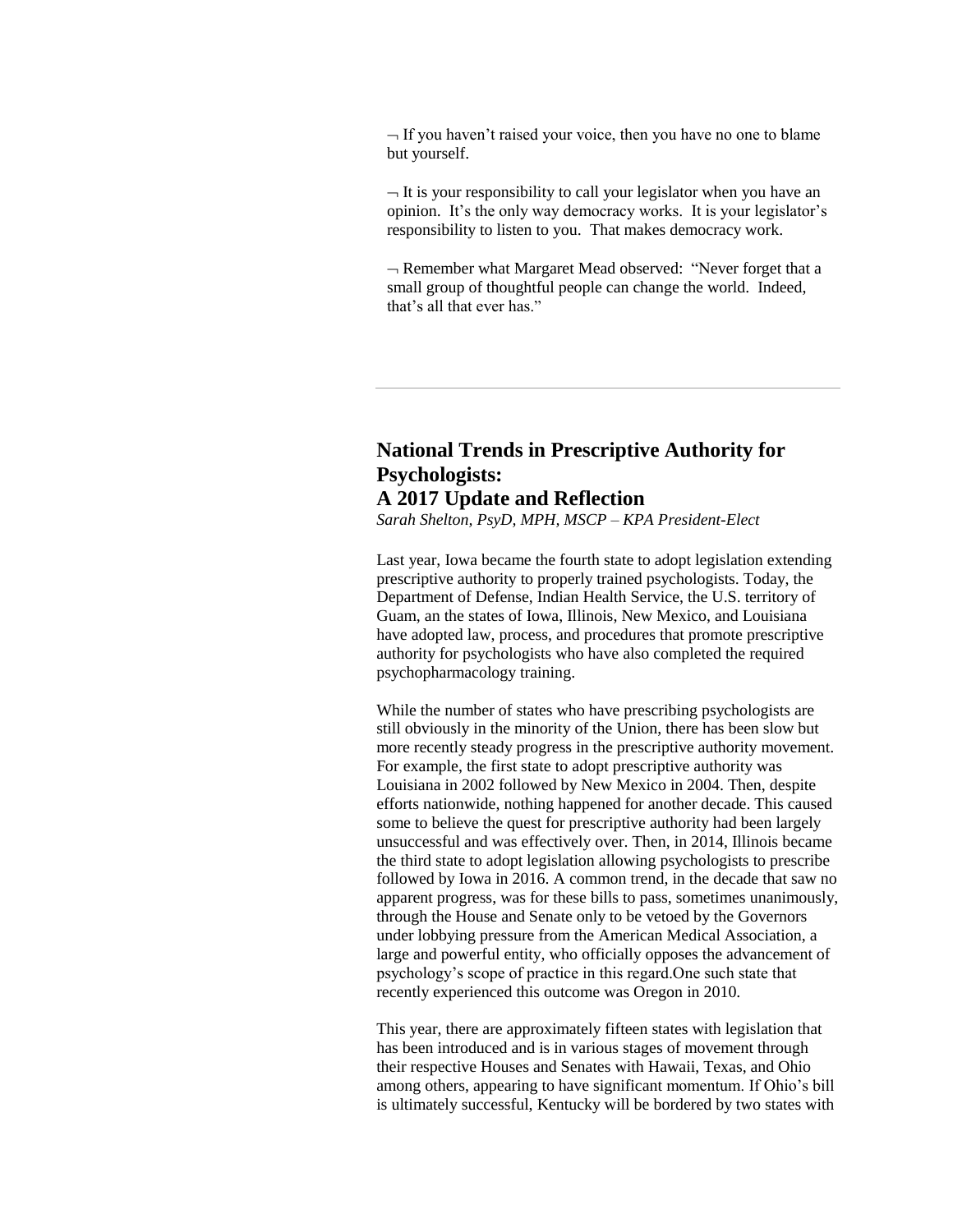legislation allowing psychologists to prescribe.

Today, a relatively small but growing number of psychologists (hundreds) have been safely prescribing for more than twenty years. This is not a matter of opinion but a matter of fact that is evidenced by no known adverse outcomes. Even the opposition has been forced to acknowledge this reality.

While the prescriptive authority movement faces opposition externally, there is also a lack of consensus internally within the field. Proponents of prescriptive authority often find this lack of consensus and support from psychology colleagues confusing and surprising. In the personal experience of this author, this is often based on misinformation and misunderstanding about what such legislation requires and allows and usually centers around three themes.

The first tends to be a lack of understanding about who, among psychologists, would be afforded prescriptive authority in states lacking legislation at this point clarifying this issue. What is required in all states is that the psychologist 1.) Be a doctoral level provider, 2.) In addition to the doctorate, hold a Postdoctoral Master of Science Degree in Psychopharmacology, 3.) Pass a national board exam called the PEP, and 4.) Completed extensive supervised clinical training hours prescribing (sometimes defined by state legislation by number of hours, number of cases, or number of months but istypically the equivalent an additional internship or fellowship year) before being awarded independence to prescribe. While the quality of the postdoctoral education is painted by some as uncertain, this is far from the case. The American Psychological Association actually designates programs that successfully meet the rigorous curriculum requirements as outlined by APA. Today, there are five APA designated prescriptive authority programs, including University of Hawaii - Hilo, Fairleigh Dickinson University, University of New Mexico State University, and California School of Professional Psychology with other programs in the process of seeking designation or being reviewed.

The second theme of opposition tends to be a position widely held among psychologists that psychotropic medications are already overprescribed and that, by increasing the number of prescribers, we are contributing to this problem. What is important to understand, however, is that the power to prescribe is synonymous with the power to not prescribe or to un-prescribe unnecessary, inappropriate, or excessive psychotropic medication.

The third theme of opposition seems to be a fear of belief that, should psychologists adopt the role of prescribers, that psychotherapy would become extinct. This is, in the opinion of this author, the most unfounded mindset of all. The parallel argument would be that, because the field of medicine allows for a specialty in Oncology, that all health conditions will be treated with chemotherapy and radiation. Just like not all physicians will choose to obtain the additional training and expertise in oncology, not all psychologists will choose to obtain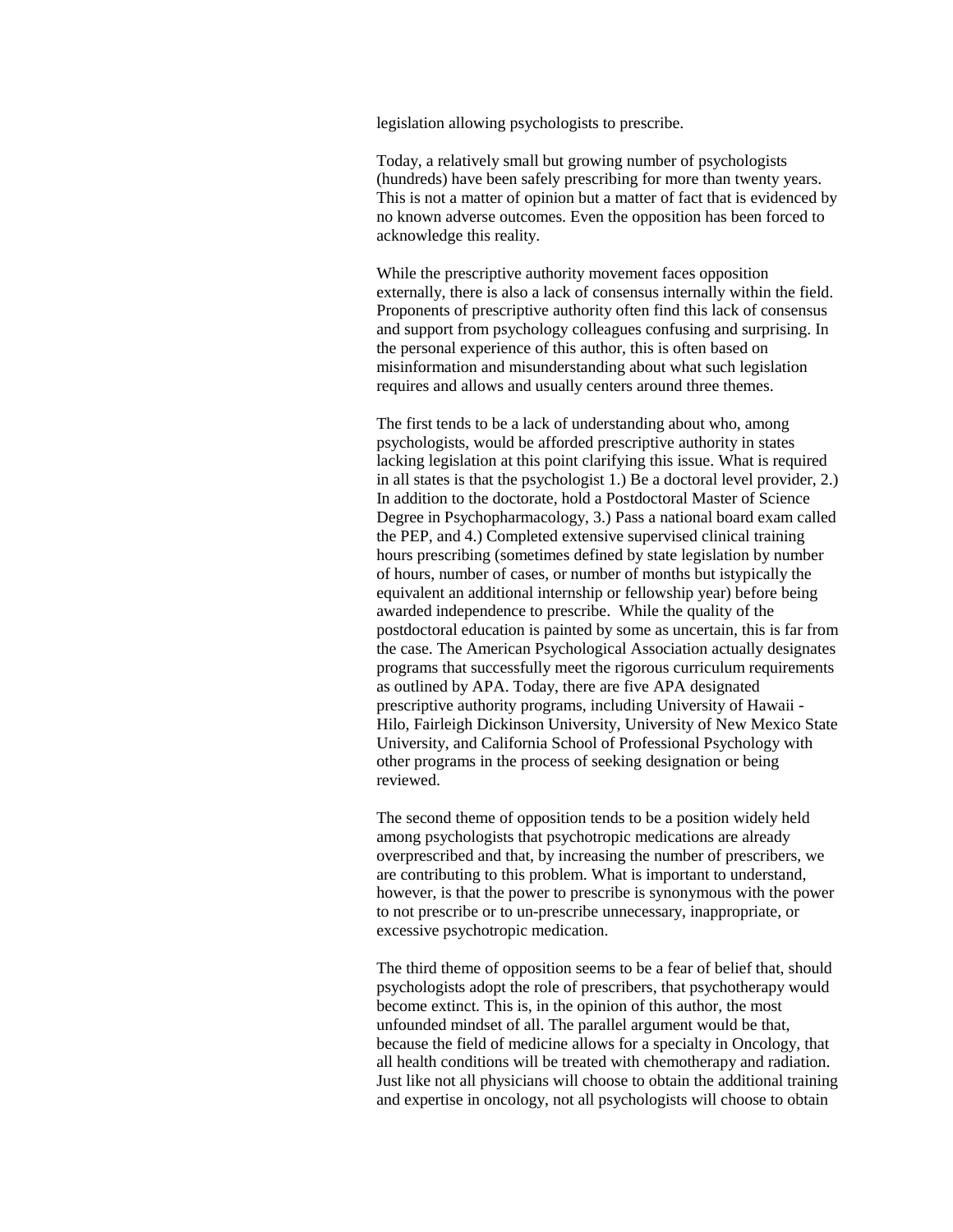the additional training in psychopharmacology. There will be plenty of psychologists who do not elect to provide that service, and no psychologist will ever be forced to provide that service. Additionally, psychologists universally accept the documented benefits of psychotherapeutic interventions that often match and can even exceed the benefits of psychopharmacology. While there may be some prescribing psychologists whose careers evolve into a primary or exclusively prescribing practice, logic would indicate that psychologists became psychologists first and foremost because they value and believe in the evidence of improved health outcomes via psychotherapeutic treatment modalities. This is most likely the reason why prescribing psychologists did not choose to become psychiatrists in the first place but, instead, chose to add psychotropic medication management competence to their already existing repertoire of skills in psychotherapy.

A related and relevant issue is that the majority of psychotropic medications are actually not dispensed or managed by psychiatrists. Rather, primary care physicians and even mid-level providers such as nurse practitioners and physician assistants are the most commonly accessed resource for psychotropic medication. Psychologists who complete the required education and training to qualify for prescriptive authority indisputably possess more education and training than these professionals in mental health assessment and treatment and even in psychotropic medication management, specifically. While this may seem a bold claim, it is factually accurate. While the path of training for a prescribing psychologist is a different model than the traditional model of medicine, different should not be confused with inferior.

Support for properly trained psychologists' ability to prescribe is far from novel and should not, in the opinion of this author, be controversial. Prescriptive authority for psychologistshas been endorsed by the APA since 1995, when the APA Council of Representatives adopted an explicitly and formal supportive position for the practice of psychology to include prescriptive authority for those psychologists with proper training. Today, the APA, the APA-PO, the National Register of Health Service Psychologists, and many State Psychological Associations have official statements of support for properly trained psychologists seeking prescriptive authority.

Kentucky does not currently have any prescriptive authority legislation being proposed or introduced. KPA members have not, as of the most recent polling of members, identified the quest for prescriptive authority as a priority for KPA to actively invest in and pursue. However, Kentucky psychologists should be aware of the trend in this movement across the nation, as it is highly relevant to the professional identities of psychologists, scope of practice definitions, and provision of much needed quality and comprehensive care for mental health patients particularly in underserved populations.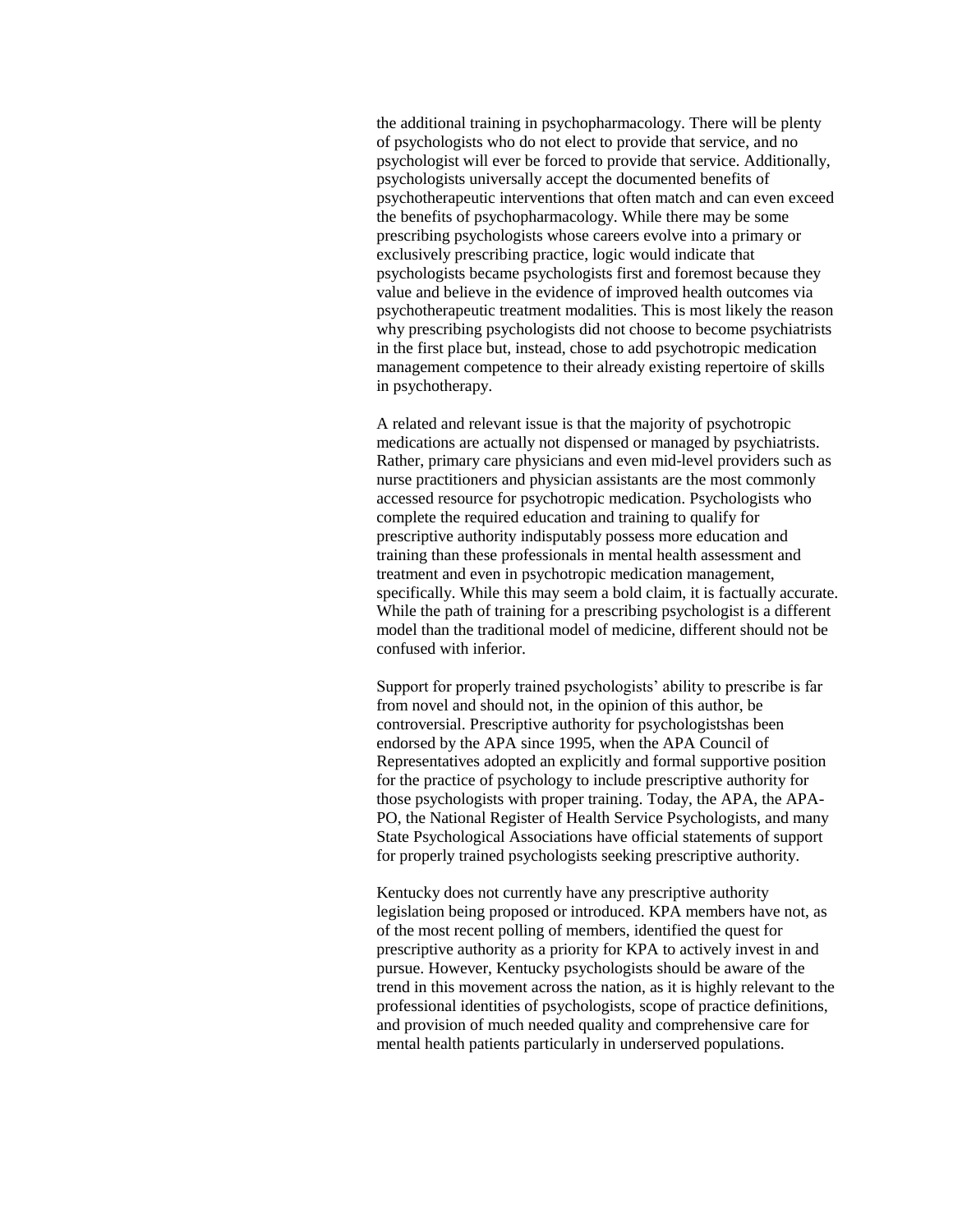### **Legislative Happenings**

*Georgeann Brown, Ph.D. & KPA Advocacy Committee*

Part two of the Kentucky Legislative session is in full swing, from Feb. 7 to March 30<sup>th</sup>. KPA's Legislative Advisory Team is working diligently to review bills and has reviewed over 30-40 filed legislative bills (as of Feb. 15) that are related to health, mental health, provider protections, protections for those we serve, and KPA's legislative priorities. Many more bills are expected to be filed during this session, so we are reviewing bills everyday. Some of the bills we are tracking and supporting include:

Legislation related to improvements in **SPMI** outpatient care, or "Tim's law," and both the senate and the house have similar pieces of legislation on this, including HB 79 and SB 91. This bill attempts to reduce the hospitalization rate for the severely mentally ill and to provide more outpatient services.

· KPA is actively supporting a **smoke-free school campus** (K-12) bill, SB 78 and HB 247, as well as improved **insurance coverage for smoking cessation treatment**, SB 89.

· KPA is supporting changes to the mandatory **domestic violence reporting** to the Cabinet, SB 86, so that the client has more "choice" in reporting, but it includes mandatory education and resources by the provider to any client experiencing domestic violence in any relationship; mandatory reporting is still required for children, vulnerable adults, and elders.

We are continuing to monitor provider protections bills and legislation related to intrusion on our scope of practice. We are working with several licensure boards to protect psychologists' expertise in providing **psychological testing** from intrusions from other disciplines.

We are monitoring bills that might lead to discrimination, particularly with the LGBTQ population, and should these bills gain traction, KPA will testify in opposition and contribute an op-ed on the **harmful psychological effects of discrimination**.

Please stay tuned for **action alerts** on these important issues…the more KPA members that call in with advocacy alerts, the more effective we can be about advancing our legislative priorities.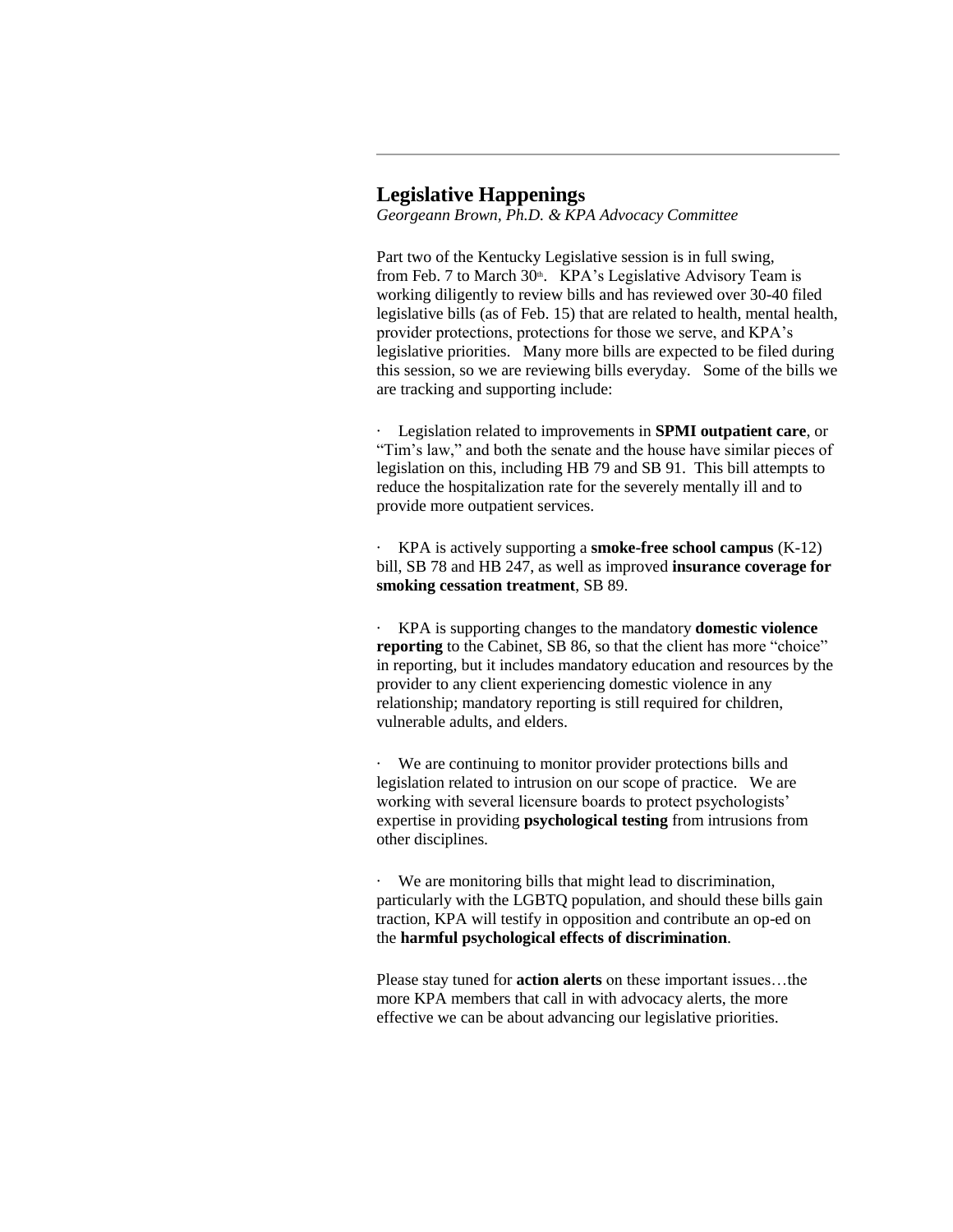## **Ethical Concerns in New Telemental Health**

*Alexandria Boswell, M.A., KPA Ethics Committee Member*

With new generations comes new technology and different ways to communicate and interact with each other. As therapists, our role has been to sit face-to-face with clients in order to get a feel for them as a person. This has allowed us to see their body language and physical reactions to therapy. However, people are communicating more and more through digital media and psychological services are starting to take advantage of this.

Some services have capitalized on the ease and convenience of text communication. For a monthly fee, a person can sign up and be matched with a therapist who specializes in their presenting problem and the person is able to text the therapist to communicate. This is very appealing to many people, however, many therapists are uncomfortable with this idea.

This new system comes on the heels of the introduction of telemental health which has had many benefits to its users. People in rural communities are able to reach specialists including psychologists when they would usually not have access to therapeutic services. Telemental health also has helped people who are unable to make it into an office due to a disability or severe anxiety. This allows a psychologist to begin the ever-important process of building trust and rapport. This process has been adopted in many therapeutic and medical facilities and the American Psychological Association has published guidelines to help therapists navigate this new technique. Telemental health does not come without its drawbacks, however. It is more difficult to pick up on body language and nonverbal cues.

There may be technical difficulties that cause interruptions in the session. There also may be issues regarding the safety of the client, for example, if they are suicidal. Taking this a step further, some of the new text-based services have created an environment where the therapist may never see the client's face and viceversa. Many ethical considerations come into play with the introduction of these services. Because these services are so new, psychologists have to be aware of and navigate these ethical considerations largely on their own or with the help of their cohorts.

Psychologists are licensed by state with each state having individual regulations. Online services may match a therapist to a client who lives in a different state. Not only do therapists need to consider this matching aspect, but they also need to make sure the service they use does not match people by current geographical location (often obtained through IP address). Imagine traveling out of your current state and suddenly being matched with new clients who you cannot legally work with. Some of these services do their due diligence and obtain permanent addresses as well as therapist licensure information in order to make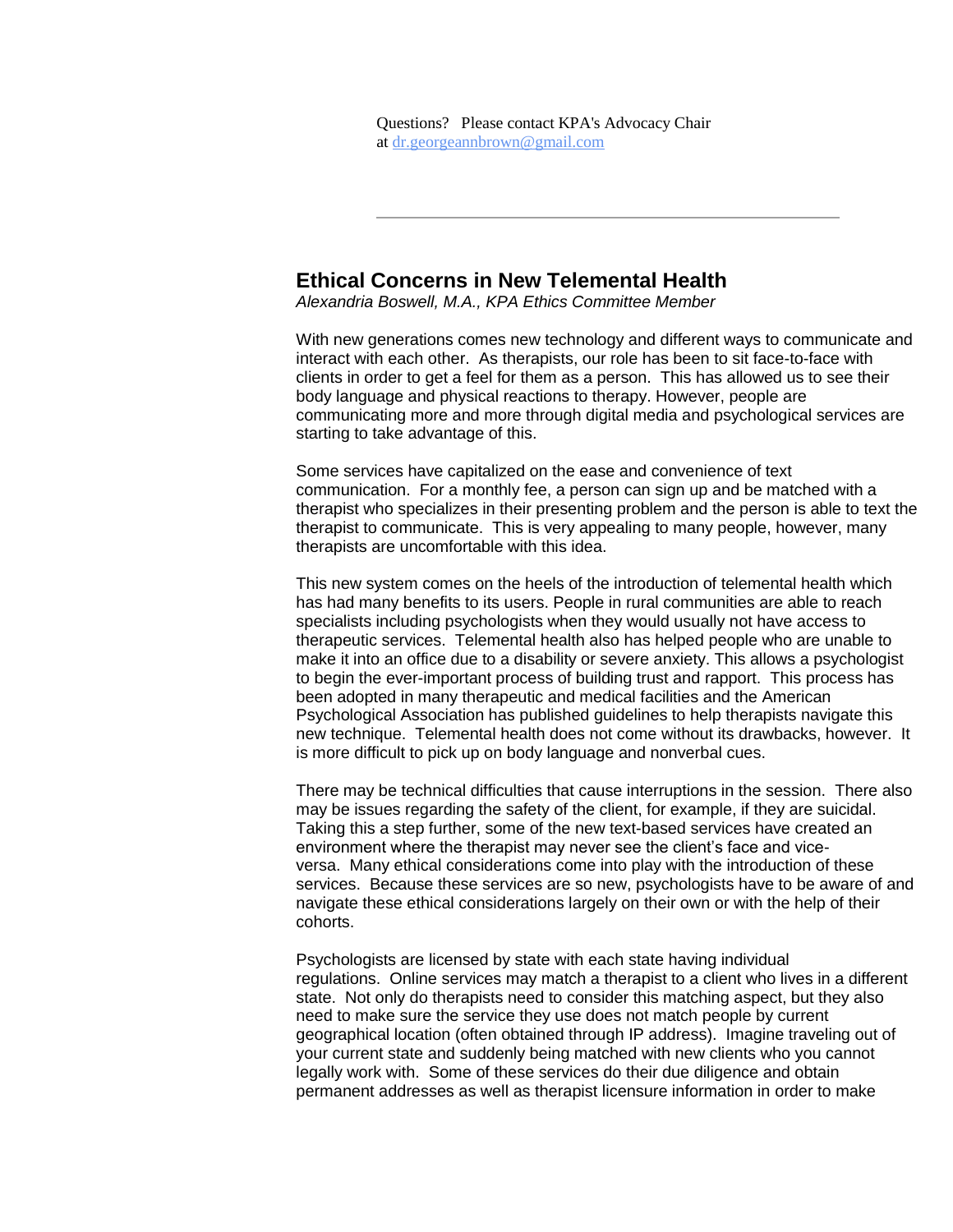appropriate matches between client and therapist. However, individual services may be different so psychologists need to continue to be aware.

The question also arises: Are some psychological issues more suited and appropriate for telemental health than others? Perhaps a psychologist feels comfortable working with someone who has an anxiety disorder through telemental health but not with someone who has depression because they are at higher risk for suicide. Imagine they are matched with a client diagnosed with GAD who lives one hundred miles away and therapy has been going very well but suddenly something traumatic happens and the client develops depression. The psychologist is placed in an ethical dilemma. Do they refer to someone closer who is more appropriate to work with the client? What if they do not have personal, professional connections in the area? Does the client prefer telemental health and want to continue using it? As with many ethical problems, there are many considerations to be made.

Finally, consideration needs to be made about the safety of health information, especially when information is transmitted through to someone's phone or personal computer. An office computer can be monitored and kept locked, but data always needs to be protected from third parties. This can create situations where people can look at saved information against the wishes of the client. For example, if a teenager wishes to have their information kept confidential from parents, but the parents confiscate their computer or phone and gain access to the information anyway. Many times situations like these can be unexpected.

Telemental health can be a very powerful tool used to reach many people who otherwise would not have the benefit of therapeutic services but special consideration needs to be made to the ethical conflicts that arise. In the new era of widespread technology, this knowledge and skill becomes vastly more important to every therapist.

American Psychological Association. (2013). Guidelines for the practice of telepsychology. The American Psychologist, 68, 791-800.

### **Open Call for CE Proposals for 2018 KPA CE Calendar**

If you are interested in presenting a Continuing Education workshop during the 2018 calendar year, please complete a CE proposal form by clicking the [CE Open Call link.](http://www.kpa.org/link.asp?e=joy@kpa.org&job=2831040&ymlink=96400093&finalurl=http%3A%2F%2Fwww%2Ekpa%2Eorg%2F%3Fpage%3DCEOpenCall)

### **KPA Member Benefits:**

**KPA CE Registry**: Never worry about trying to keep track of all those CE certificates again! When you join the KPA CE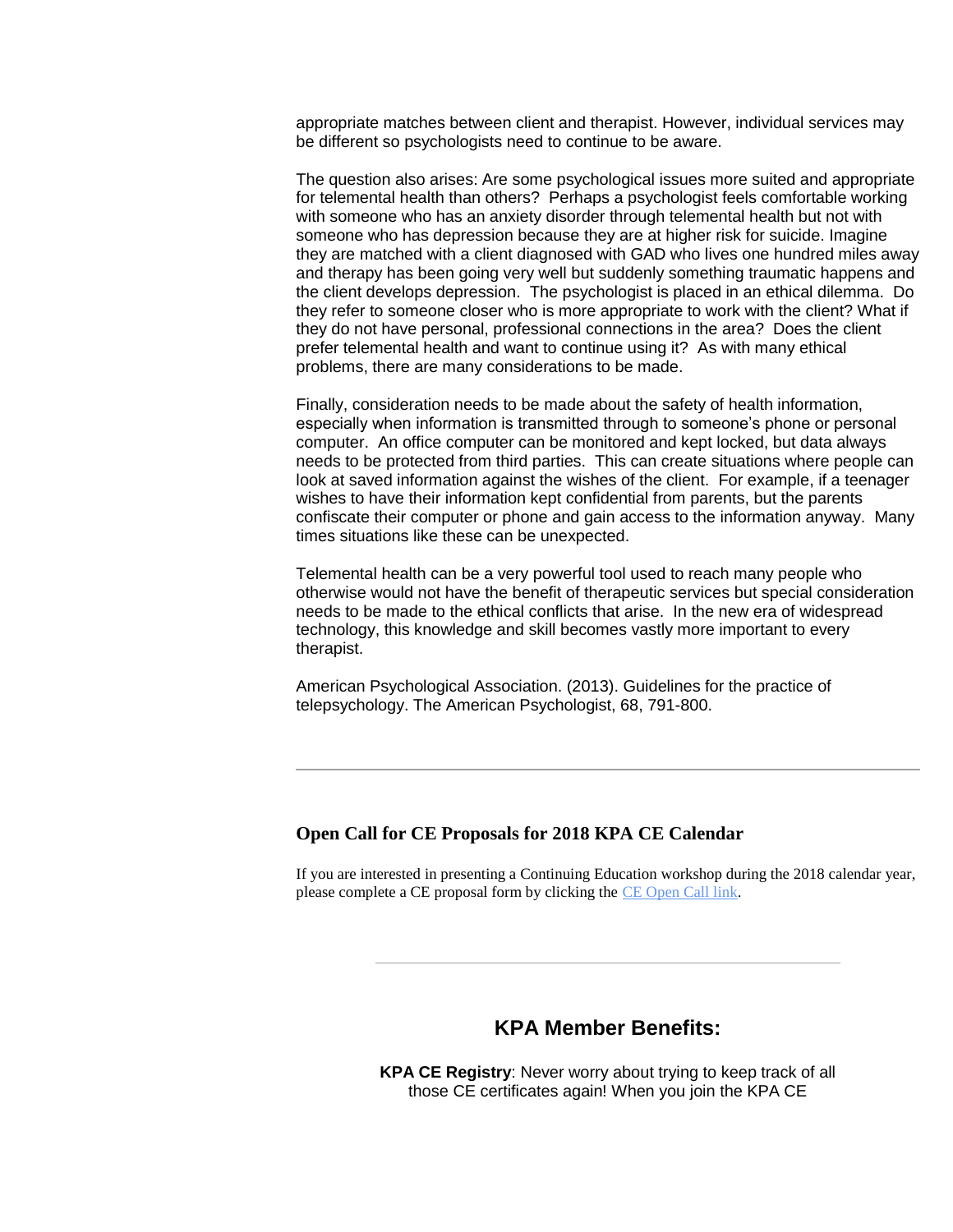Registry, we take care of all the details (and headaches) for you. Click**[here](http://www.kpa.org/link.asp?e=joy@kpa.org&job=2831040&ymlink=96400093&finalurl=http%3A%2F%2Fwww%2Ekpa%2Eorg%2Fstore%2Fview%5Fproduct%2Easp%3Fid%3D2949669)**to get started.

**Professional Issues Consultation** - KPA's Director of Professional Affairs, **Dr. Laurie Grimes**, is available to consult with KPA members concerning problems with third party reimbursement and will work with KPA members to bring these issues to the attention of insurers, regulators such as the KY Department of Insurance, and, in coordination with the KPA lobbyist, with legislators. She will also communicate as necessary with KY Board of Examiners of Psychology concerning legislative and regulatory issues which affect KPA membership and their ability to provide and be reimbursed for psychological services. Click [here](http://www.kpa.org/link.asp?e=joy@kpa.org&job=2831040&ymlink=96400093&finalurl=http%3A%2F%2Fwww%2Ekpa%2Eorg%2F%3Fpage%3DDPAConsult) to fill out a request.

**Clinical Psychology** – Overview and Effectiveness PowerPoint courtesy of KPA Member **Eric Russ, Ph.D**., University of Louisville. Click [here](http://www.kpa.org/link.asp?e=joy@kpa.org&job=2831040&ymlink=96400093&finalurl=http%3A%2F%2Fwww%2Ekpa%2Eorg%2Fgeneral%2Fcustom%2Easp%3Fpage%3D680) to access the Powerpoint presentation.

### **Post-Ferguson Resources for Coping, Learning, and Teaching**

Resources courtesy of the Georgia Psychological Association. [Click](http://www.kpa.org/link.asp?e=joy@kpa.org&job=2831040&ymlink=96400093&finalurl=https%3A%2F%2Fgapsychology%2Esite%2Dym%2Ecom%2F%3Fpostferguson) [here](http://www.kpa.org/link.asp?e=joy@kpa.org&job=2831040&ymlink=96400093&finalurl=https%3A%2F%2Fgapsychology%2Esite%2Dym%2Ecom%2F%3Fpostferguson) to access the webpage with listed resources.

**Ethics Resource** - The KPA Ethics Committee has developed a list of resources for KPA members aimed to help psychologists find resources about self-assessment, self-care and the development of skills, relationships, and personal qualities that will allow them to be less vulnerable to ethical breaches and "slippery slopes" in their professional careers and foster ethical awareness that leads to optimal practice. The posted resources define and discuss the stress—distress—impairment continuum, and the vulnerability at any point along the way to an ethical violation. They touch on topics such as risk factors, prevention of impairment, intervening with an impaired colleague, treatment options and the national movement toward establishing colleague assistance programs. Click [here](http://www.kpa.org/link.asp?e=joy@kpa.org&job=2831040&ymlink=96400093&finalurl=http%3A%2F%2Fwww%2Ekpa%2Eorg%2F%3Fpage%3DEthicsConsult) to fill out an Ethics Consult Request Form.

### **Have an Idea or Contribution for the KPA enewsletter?**

Contact the KPA Central Office or Brandon Dennis, Ph.D., KPA enewsletter Editor at [brandondennis@gmail.com.](mailto:brandondennis@gmail.com) Deadlines for